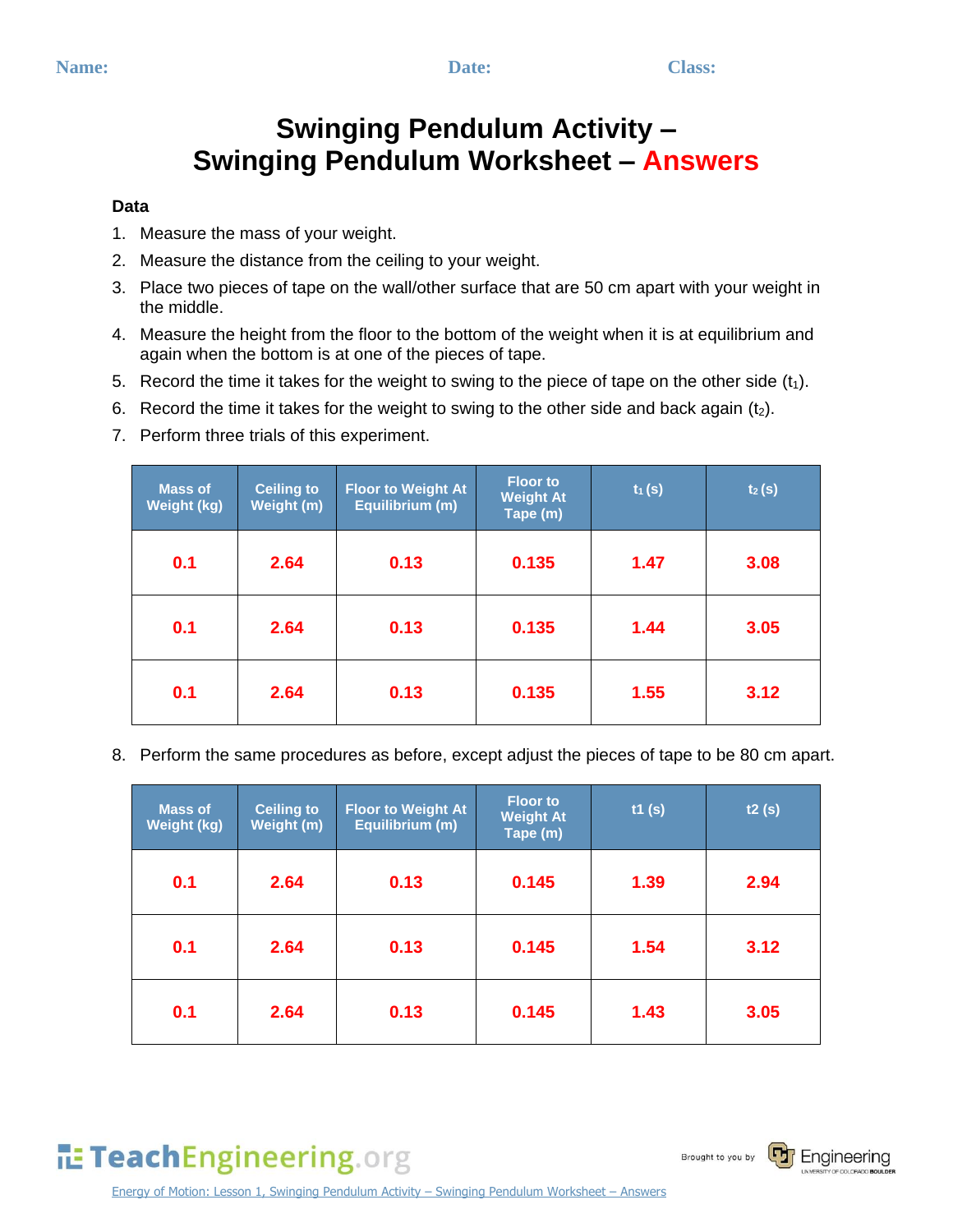### **Calculations and Results**

1. Subtract  $t_2$  from  $t_1$  and calculate the average value for both set of trials.

| <b>Tape Separation: 80 cm</b> |
|-------------------------------|
| $t_2 - t_1$ (s)               |
| 1.55                          |
| 1.58                          |
| 1.62                          |
| Avg: 1.583                    |
|                               |

2. Calculate the Potential Energy (PE) of the weight at the initial piece of tape for the two different tape separation values.

```
First Set
PE = m*g*h where m = mass, g = gravity, h = height
PE = 0.1 kg * 9.81 m/s2
* 0.135 m
PE = 0.1324 Joules
Second Set
PE = 0.1 kg * 9.81 m/s2
* 0.145 m
PE = 0.1422 Joules
```
3. Calculate the Kinetic Energy (KE) and theoretical velocity of the weight at the bottom of its swing for the two tape separation values.

```
Total Energy = Kinetic Energy (KE) + Potential Energy (PE) = Initial PE
At Equilibrium: First Set
PE = 0.1 kg * 9.81 m/s2
* 0.13 m
PE = 0.1275
Initial PE = KE + PE
0.1324 Joules = KE + 0.1275 Joules
KE = 0.0049
```
**At Equilibrium: Second Set Initial PE = KE + PE 0.1422 Joules = KE + 0.1275 Joules KE = 0.0147 Joules**

4. Calculate the measured velocity of the weight and compare it with the theoretical velocity by using percent error.



Brought to you by

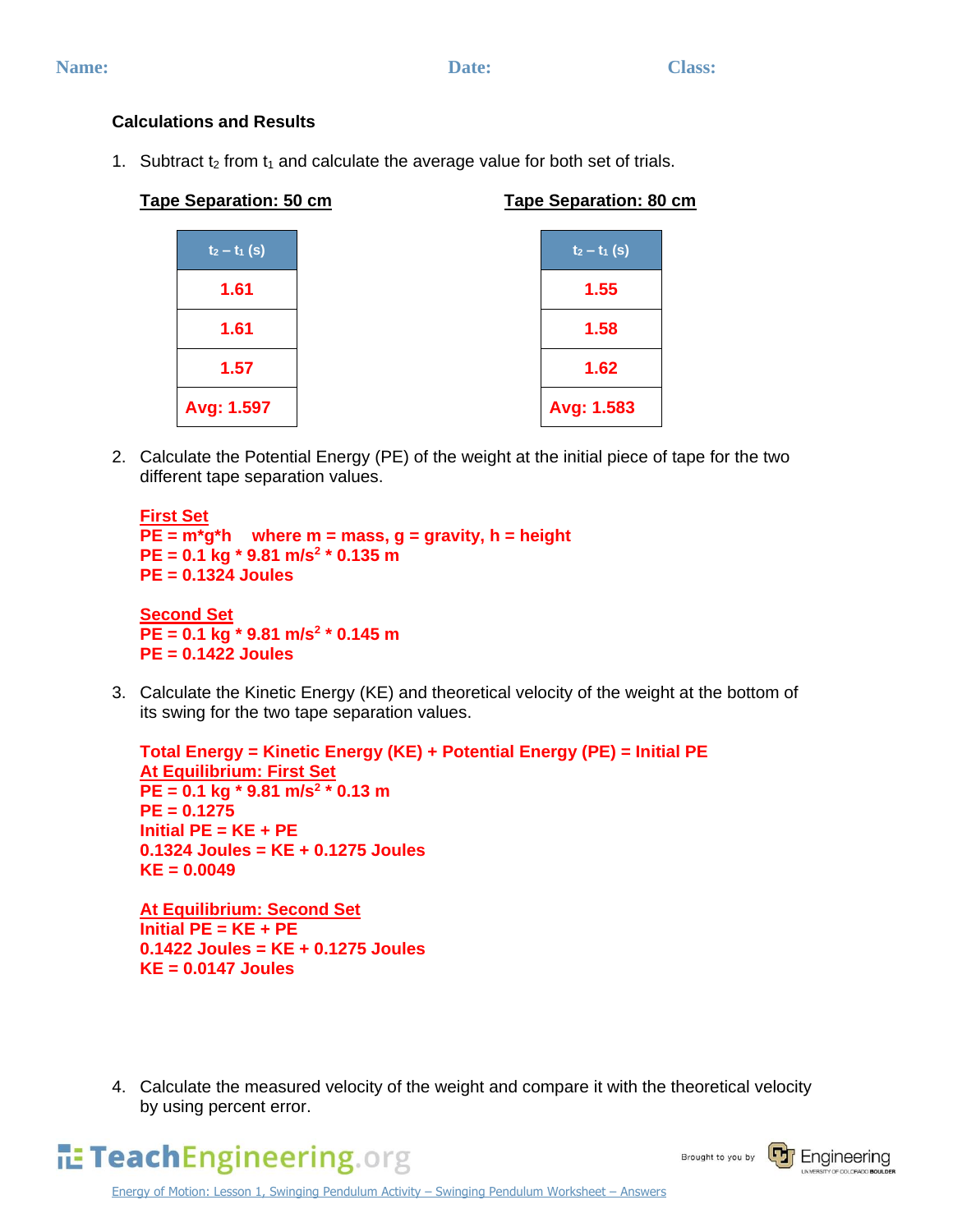### **First Set**

**Theoretical Velocity – Use the Kinetic Energy value to find theoretical velocity KE = ½ \* m \* v2 0.0049 Joules = ½ \* 0.1 kg \* v2 v = 0.3130 m/s**

#### **Measured Velocity – Use the Measured differences in times and the distance traveled by the weight**

**v = distance / Time v = 0.50 m / 1.597 v = 0.3131 m/s**

**Percent Error = (vmeasured – vtheoretical) / vtheoretical \* 100% Percent Error = 0.032 %**

#### **Second Set – repeat calculations from first set with the second set values**

#### **Tape Separation: 50 cm**

| <b>Potential Energy</b> | <b>Kinetic Energy</b> | <b>Theoretical</b>    | <b>Measured</b>       | <b>Percent Error</b> |
|-------------------------|-----------------------|-----------------------|-----------------------|----------------------|
| (Joules)                | (Joules)              | <b>Velocity (m/s)</b> | <b>Velocity (m/s)</b> |                      |
| 0.1324                  | 0.0049                | 0.3130                | 0.3131                | 0.032%               |

### **Tape Separation: 80 cm**

| <b>Potential Energy</b> | <b>Kinetic Energy</b> | <b>Theoretical</b>    | <b>Measured</b>       | <b>Percent Error</b> |
|-------------------------|-----------------------|-----------------------|-----------------------|----------------------|
| (Joules)                | (Joules)              | <b>Velocity (m/s)</b> | <b>Velocity (m/s)</b> |                      |
| 0.1422                  | 0.0147                | 0.5422                | .5053                 | 6.82%                |

TeachEngineering.org

Brought to you by



Energy of Motion: Lesson 1, Swinging Pendulum Activity – Swinging Pendulum Worksheet – Answers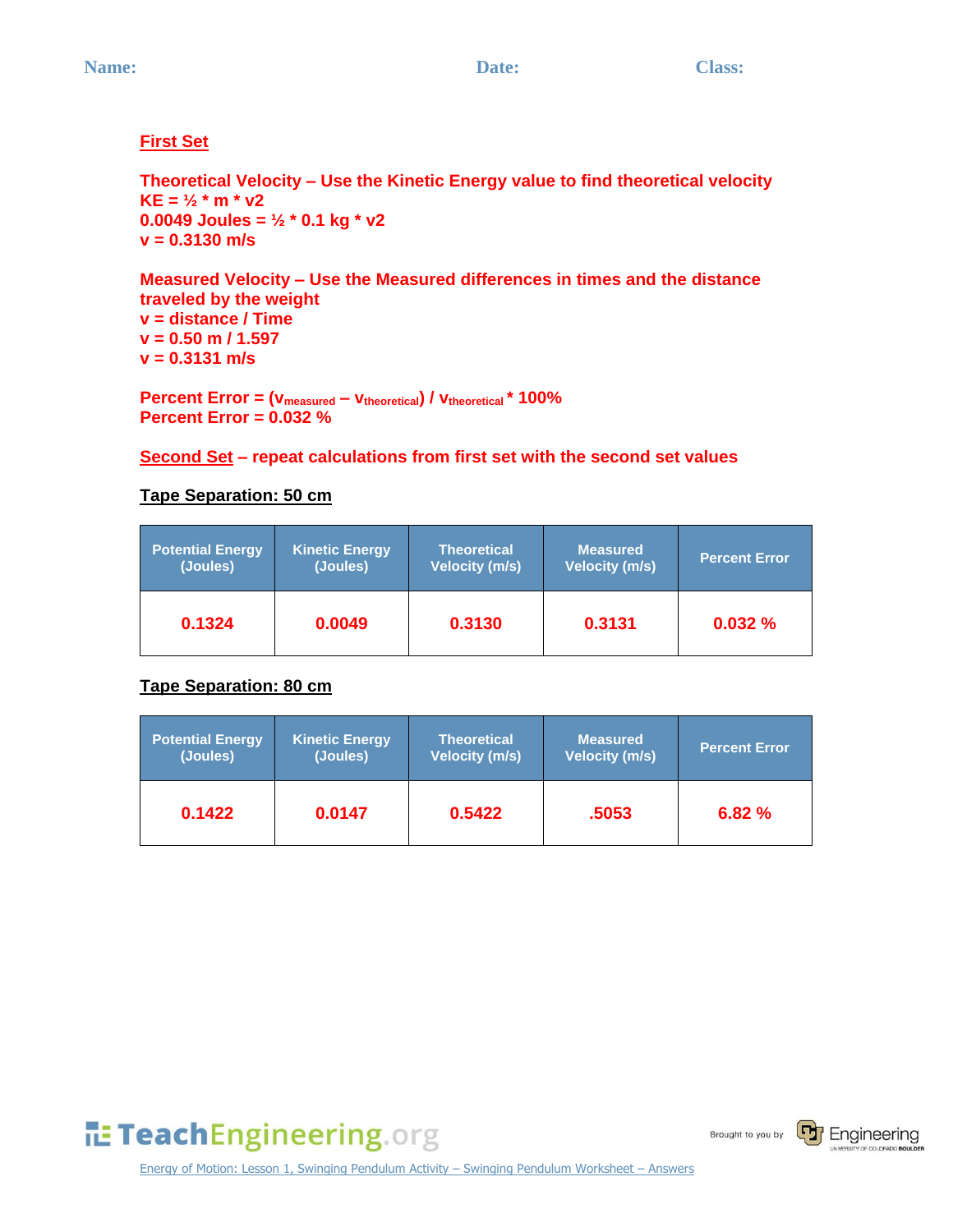#### **Name:** Class: Class: Class: Class: Class: Class: Class: Class: Class: Class: Class: Class: Class: Class: Class: Class: Class: Class: Class: Class: Class: Class: Class: Class: Class: Class: Class: Class: Class: Class: Clas

5. Calculate the Theoretical period of the pendulum. Why do you only have to perform this calculation once and not for both of sets of trials.

$$
T = 2\pi \sqrt{\frac{\ell}{g}}
$$
  
Where T = period, I = length of pendulum, g = gravity  
T = 2\Pi \* (2.64 m / 9.81 m/s<sup>2</sup>)<sup>1/2</sup>  
T = 3.259 s

**This calculation only has to be performed once because the period of the pendulum is not dependent on how high up the object at the end of the pendulum begins its swing. The higher up it is, the faster it travels to the other side; the lower it is, the slower it travels. The period is only dependent on the length of the pendulum.** 

6. What was the measured period for each set of trials and what was the percent error for each case?

**First Set Measured Period = Avg.**  $t_2$  **value Measured Period = (3.08 s + 3.05 s + 3.12 s) / 3 Measured Period = 3.083 s**

**Percent Error = (3.259 – 3.083) / 3.259 \* 100 % Percent Error = 5.39 %**

#### **Second Set – repeat calculations with second set values**

| <b>Theoretical</b> | <b>Measured Period</b> | <b>Measured Period</b> | <b>Percent Error-</b> | <b>Percent Error-</b> |
|--------------------|------------------------|------------------------|-----------------------|-----------------------|
| Period (s)         | $-1st$ set (s)         | $-2nd$ set (s)         | 1st set               | 2nd set               |
| 3.259              | 3.083                  | 3.037                  | 5.39%                 | 6.81%                 |

#### **Further Learning**

7. Account for the percent error between your measured periods and your theoretical periods.

**In this experiment, we did not consider wind resistance or the resistance on the swing from the tape. This resistance causes the swings to be shorter than they would be with no resistance. However, the swings will also be slower because of this resistance. Therefore, the error is smaller than would be expected from the resistances. Taking this fact into consideration, the error is** 

TeachEngineering.org

Brought to you by



Energy of Motion: Lesson 1, Swinging Pendulum Activity – Swinging Pendulum Worksheet – Answers